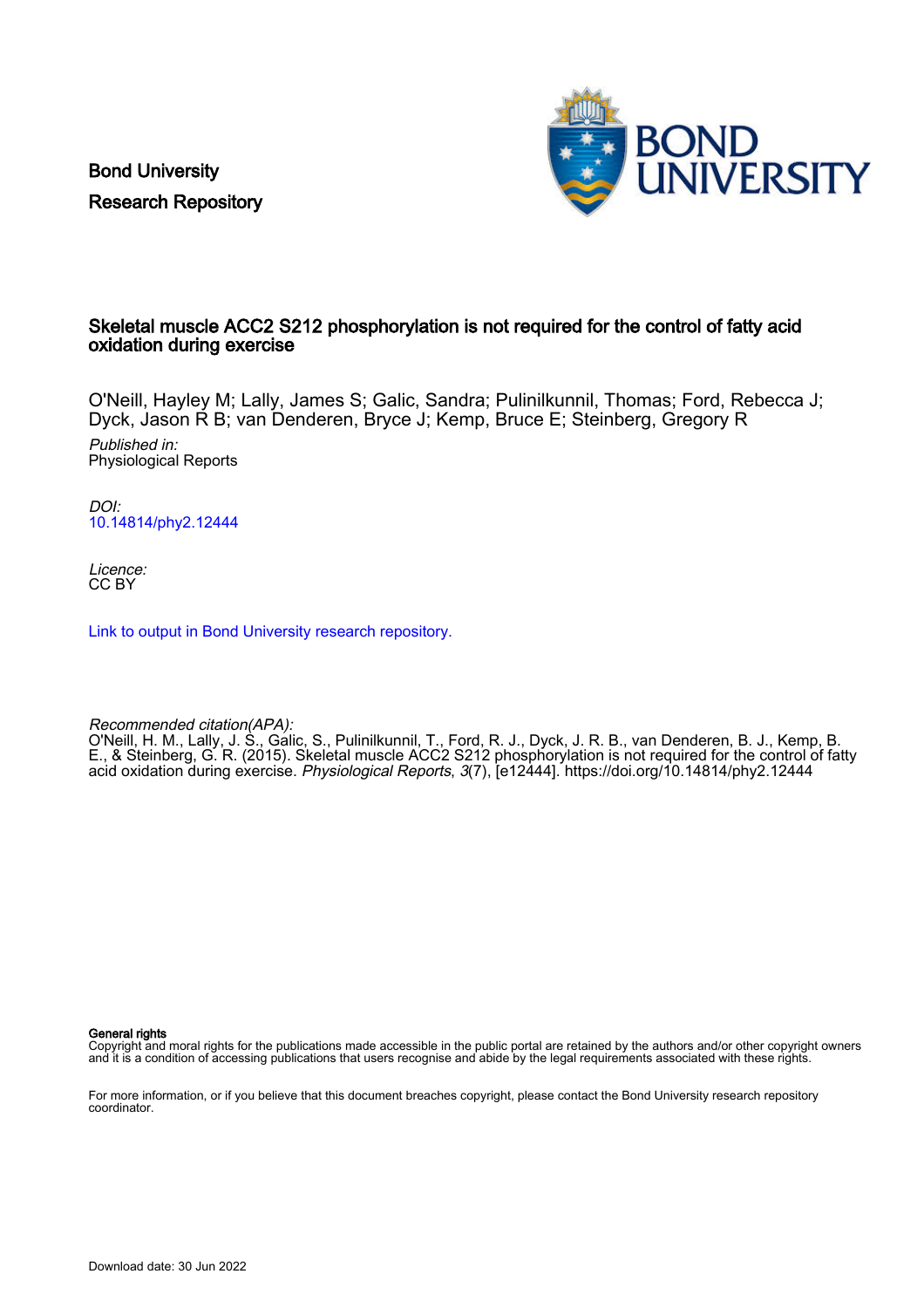# **Physiological Reports**

#### ORIGINAL RESEARCH

# Skeletal muscle ACC2 S212 phosphorylation is not required for the control of fatty acid oxidation during exercise

Hayley M. O'Neill<sup>1,2,3</sup>, James S. Lally<sup>1</sup>, Sandra Galic<sup>2</sup>, Thomas Pulinilkunnil<sup>4</sup>, Rebecca J. Ford<sup>1</sup>, Jason R. B. Dyck<sup>4</sup>, Bryce J. van Denderen<sup>2</sup>, Bruce E. Kemp<sup>2</sup> & Gregory R. Steinberg<sup>1,2</sup>

1 Division of Endocrinology and Metabolism, Department of Medicine, McMaster University, Hamilton, Ontario, Canada

2 Department of Medicine, St. Vincent's Institute of Medical Research, University of Melbourne, Fitzroy, Victoria, Australia

3 Faculty of Health Sciences and Medicine, Bond Institute of Health and Sport, Bond University, Robina, Queensland, Australia

4 Department of Pediatrics, Faculty of Medicine and Dentistry, Cardiovascular Research Centre, Mazankowski Alberta Heart Institute,

University of Alberta, Edmonton, Alberta, Canada

#### Keywords

Acetyl-CoA carboxylase 2, AMP-activated protein kinase, exercise, fatty acid/ metabolism, knock-in mice, malonyl-CoA.

#### Correspondence

Gregory R. Steinberg, Division of Endocrinology and Metabolism, Department of Medicine, HSC 4N63, McMaster University, 1280 Main St. West, Hamilton, Ontario, Canada L8N 3Z5. Tel: 905-521-2100 ext. 21691 Fax: 905-777-7856 E-mail: gsteinberg@mcmaster.ca

#### Funding Information

These studies were supported by grants and fellowships from the Australian Research Council and CSIRO (BEK), National Health and Medical Research Council (BEK, GRS, BVD), the Natural Sciences and Engineering Research Council (GRS), and the Canadian Institutes of Health Research (CIHR) (GRS and JRBD). HMO supported by Australian Postgraduate Award- Melbourne University and National Health and Medical Research Council Peter Doherty Early Career Fellowship. This study was supported in part by the Victorian Government's OIS Program (BEK) and Canadian Foundation for Innovation (GRS). GRS is a Canada Research Chair in metabolism and obesity and J Bruce Duncan Chair in Metabolic Diseases.

Received: 28 May 2015; Accepted: 5 June 2015

doi: 10.14814/phy2.12444

Physiol Rep, 3 (7), 2015, e12444, doi: [10.14814/phy2.12444](info:doi/10.14814/phy2.12444)

#### Abstract

During submaximal exercise fatty acids are a predominant energy source for muscle contractions. An important regulator of fatty acid oxidation is acetyl-CoA carboxylase (ACC), which exists as two isoforms (ACC1 and ACC2) with ACC2 predominating in skeletal muscle. Both ACC isoforms regulate malonyl-CoA production, an allosteric inhibitor of carnitine palmitoyltransferase 1 (CPT-1); the primary enzyme controlling fatty acyl-CoA flux into mitochondria for oxidation. AMP-activated protein kinase (AMPK) is a sensor of cellular energy status that is activated during exercise or by pharmacological agents such as metformin and AICAR. In resting muscle the activation of AMPK with AICAR leads to increased phosphorylation of ACC (S79 on ACC1 and S221 on ACC2), which reduces ACC activity and malonyl-CoA; effects associated with increased fatty acid oxidation. However, whether this pathway is vital for regulating skeletal muscle fatty acid oxidation during conditions of increased metabolic flux such as exercise/muscle contractions remains unknown. To examine this we characterized mice lacking AMPK phosphorylation sites on ACC2 (S212 in mice/S221 in humans-ACC2-knock-in [ACC2- KI]) or both ACC1 (S79) and ACC2 (S212) (ACC double knock-in [ACCD-KI]) during submaximal treadmill exercise and/or ex vivo muscle contractions. We find that surprisingly, ACC2-KI mice had normal exercise capacity and whole-body fatty acid oxidation during treadmill running despite elevated muscle ACC2 activity and malonyl-CoA. Similar results were observed in ACCD-KI mice. Fatty acid oxidation was also maintained in muscles from ACC2-KI mice contracted ex vivo. These findings indicate that pathways independent of ACC phosphorylation are important for regulating skeletal muscle fatty acid oxidation during exercise/muscle contractions.

<sup>ª</sup> 2015 The Authors. Physiological Reports published by Wiley Periodicals, Inc. on behalf of the American Physiological Society and The Physiological Society. This is an open access article under the terms of the [Creative Commons Attribution](http://creativecommons.org/licenses/by/4.0/) License, which permits use, distribution and reproduction in any medium, provided the original work is properly cited.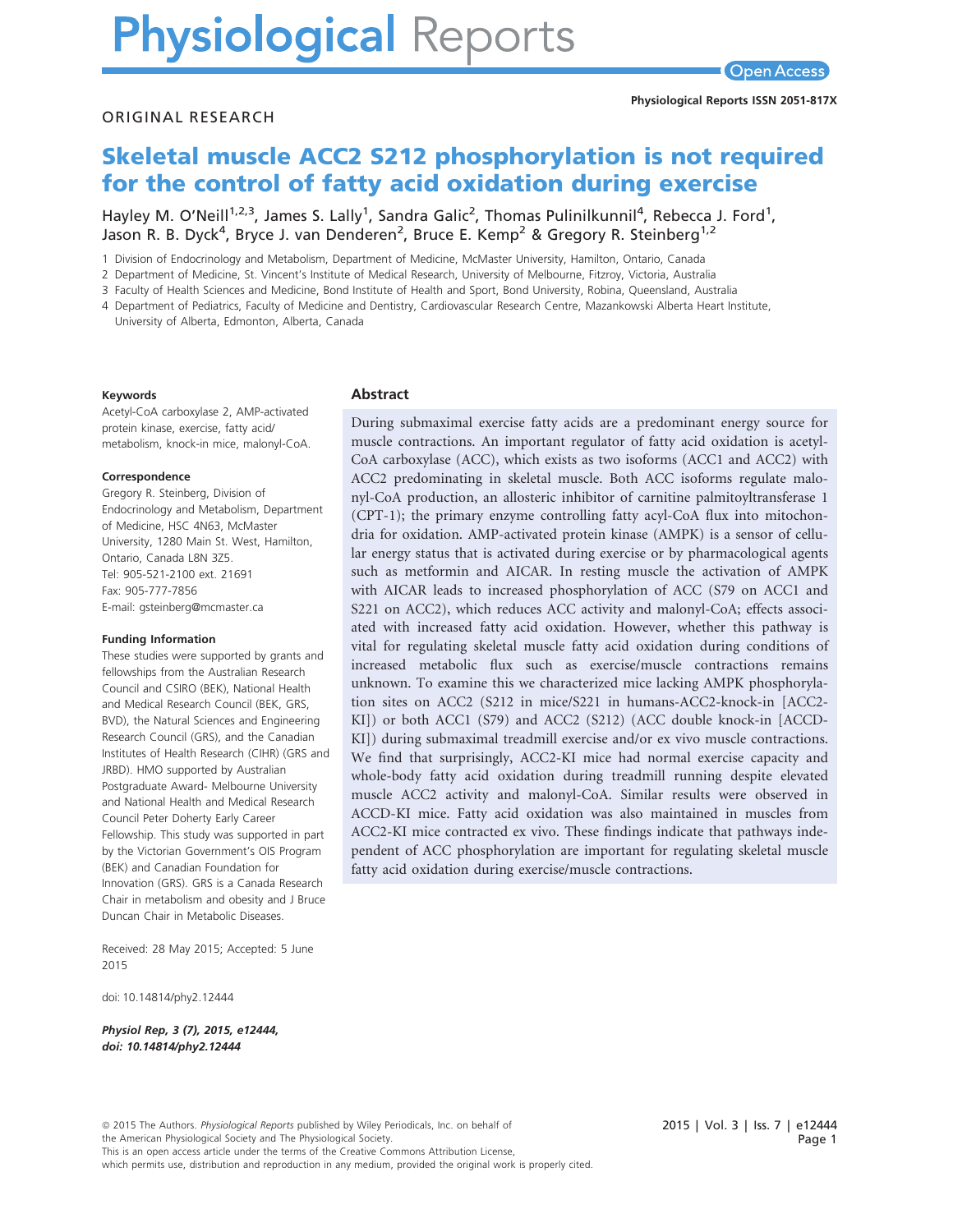## Introduction

The AMP-activated protein kinase (AMPK) is an evolutionarily conserved metabolic stress-sensing kinase that is rapidly activated in response to muscle contractions in both rodents and humans (for review see O'Neill 2013). In skeletal muscle the activation of AMPK is proposed to restore energy balance by switching on ATP-producing pathways such as glucose uptake and fatty acid oxidation. The role of AMPK in regulating skeletal muscle fatty acid oxidation has been studied intensively using the pharmacological agent 5-aminoimidazole-4-carboxamide ribonucleotide (AICAR) (Munday et al. 1988a,b; Merrill et al. 1997; Koistinen et al. 2003; Dzamko et al. 2008). AICAR increases skeletal muscle AMPK activity and reduces the activity of acetyl-CoAcarboxylase 2 (ACC2). Reductions in ACC2 activity are associated with lower muscle malonyl-CoA, which is an allosteric inhibitor of carnitine palmitoyl transferase (CPT)-I; the rate-limiting enzyme that controls the transfer of cytosolic long-chain fatty acyl-CoAs into the mitochondria for  $\beta$  oxidation (Winder and Hardie 1996; Rasmussen and Winder 1997). Consistent with an important role for ACC2 in regulating skeletal muscle fatty acid oxidation some (Abu-Elheiga et al. 2001; Hoehn et al. 2010) but not all (Olson et al. 2010) studies have shown that mice deficient in ACC2 have higher rates of skeletal muscle fatty acid oxidation. In agreement with an important role for ACC2 in skeletal muscle, mice with a targeted knock-in mutation to the AMPK phosphorylation site on ACC2 (S212 in mice which is the equivalent to S221 in humans) are insensitive to AICAR-stimulated increases in fatty acid oxidation (O'Neill et al. 2014).

Despite the compelling evidence indicating a vital role for AICAR to regulate skeletal muscle fatty acid oxidation via an AMPK-ACC2-dependent pathway, the importance of this pathway for increasing fatty acid oxidation during exercise/muscle contraction is not clear. For example, rates of fatty acid oxidation increase until ~65% of maximal oxygen uptake (Jeukendrup 2002); however, AMPK and ACC phosphorylation are only partially increased at these low exercise intensities and malonyl-CoA content is unchanged or only modestly reduced (Odland et al. 1996; Roepstorff et al. 2005). In contrast, during high-intensity exercise, where carbohydrates are preferentially utilized and absolute rates of fatty acid oxidation actually decline (Romijn et al. 1995), AMPK is potently activated but malonyl-CoA levels do not change (Odland et al. 1998). Similarly, AMPK activity and ACC phosphorylation is reduced in trained versus untrained humans and rodents despite their greater utilization of fatty acids during exercise at the same absolute or relative workload (Durante et al. 2002; McConell et al. 2005). Consistent with a mismatch between AMPK activity and fatty acid oxidation during exercise/muscle contractions, mice that have reductions in skeletal muscle AMPK activity appear to have normal (Dzamko et al. 2008; Steinberg et al. 2010; Jeppesen et al. 2013) or slightly higher rates of fatty acid oxidation (O'Neill et al. 2011) during exercise; although it should be noted that a very recent report has found that AMPK  $\alpha$  muscle null mice have a higher RER (indicative of lower whole-body fatty acid oxidation) during treadmill exercise and a modest reduction in contraction-stimulated fatty acid oxidation in soleus muscle (Fentz et al. 2015). Surprisingly, despite large reductions in muscle AMPK activity in all of the above mouse models there are increases in the phosphorylation of ACC2 during exercise/muscle contractions; thus making it difficult to determine the importance of ACC2 phosphorylation for controlling fatty acid oxidation.

Therefore, the purpose of this study was to assess fatty acid oxidation in mice lacking the AMPK phosphorylation site on ACC2 (ACC2-KI). To examine potential compensation by ACC1, which is expressed at extremely low levels in muscle but has been suggested to possibly compensate for a lack of ACC2 (Olson et al. 2010), we also studied mice lacking the AMPK phosphorylation site on both ACC1 and ACC2 (ACCD-KI). We hypothesized that during exercise/muscle contractions ACC2-KI and ACCD-KI mice would have impaired rates of fatty acid oxidation due to elevated ACC2 activity and malonyl-CoA, which would reduce endurance exercise capacity and/or muscle performance. Surprisingly, we found that while ACC2 S212 phosphorylation is important for reducing ACC2 activity and malonyl-CoA levels during exercise this appears to have little bearing on rates of skeletal muscle fatty acid oxidation, thus providing evidence that ACC2-independent pathways are capable of regulating fatty acid oxidation during muscle contractions.

# Methods

#### Mice- environment and diet

ACC2 S212A KI (ACC2-KI) and ACC1/2 KI (ACC-DKI) mice have been recently described (Fullerton et al. 2013). Male mice were housed in Specific Pathogen Free microisolators and maintained under control environment conditions (12 h/12 h light–dark cycle with lights on at 07:00 and temperature of 23°C). Mice had ad libitum access to water and standard chow diet (17% kcal fat; Diet 8640, Harlan Teklad, Madison, WI) until experiments were completed between 10 and 16 weeks of age. All experi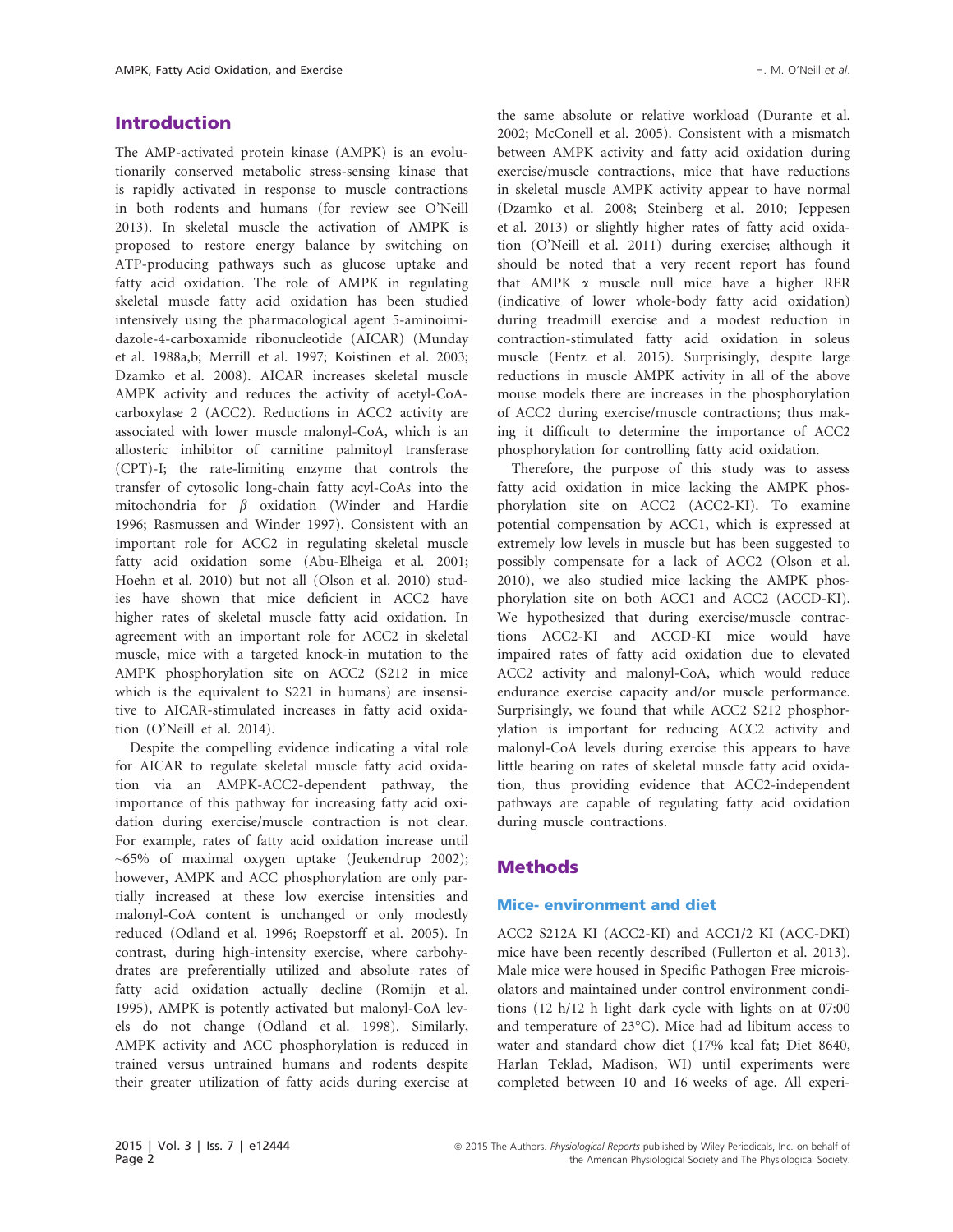ments were approved by the McMaster University and St. Vincent's Hospital, Animal Ethics Committees.

#### Blood analyses

Mice were exercised (60 min at 65% maximal running speed) before whole-blood samples were taken from tail blood at 0, 30, and 60 min during exercise, and placed on ice in tubes containing EDTA before centrifugation at 1830 g for 10 min at 4°C and collection of plasma. Plasma was stored at  $-80^{\circ}$ C before use in analyses. Blood glucose was determined by glucometer (Accu-Check, Roche Diagnostics, Milpitas, Germany). Plasma nonesterified free fatty acids (NEFA) and lactate were assessed by colorimetric analysis using a nonesterified fatty acid (NEFA) (Wako Chemicals, Osaka, Japan) and L-lactate (Biovision, Milpitas, CA) kits, respectively, adapted for use in a 96 well microplate. Microplates were read using a Polarstar Optima microplate reader.

#### Treadmill exercise

Prior to treadmill running experiments, mice were acclimatized as recently described (O'Neill et al. 2014). For maximal exercise capacity testing, mice ran at a 5 degree gradient at 10 m/min for 2 min before intensity (running speed) was increased by 1 m/min every 2 min until mice could not be prompted to continue running by bottle brushes and electric shockers at the back of the treadmill (i.e., "exhaustion"). For endurance capacity testing, mice were run at 65% of their maximal running capacity at a 5° inclination until exhaustion. The following week, VO<sub>2</sub>, VCO<sub>2</sub>, RER, and % substrate utilized were determined by running mice at 65% of maximal running speed in an enclosed Oxymax treadmill (Columbus Instruments, Columbus, OH) for 60 min. Total lipids oxidized during exercise were determined by calculating mean fatty acid oxidation rate  $((1.6946^*O<sub>2</sub>) (1.7012*VCO<sub>2</sub>))$  (mg/kg/h) (Frayn 1983).

#### Palmitate oxidation in isolated muscles

Experiments were conducted as previously described (Dzamko et al. 2008; Steinberg et al. 2010). Briefly, muscles were transferred to organ baths (Radnoti, Monrovia, CA) filled with prewarmed (30°C) Krebs–Hanseleit basal buffer (NaCl, 119 mmol/L; KCl, 4.7 mmol/L; CaCl<sub>2</sub>, 2.5 mmol/L; MgSO<sub>4</sub>, 1.2 mmol/L; KH<sub>2</sub>PO<sub>4</sub>, 1.2 mmol/L; NaHCO<sub>3</sub>, 25 mmol/L) supplemented with pyruvate (2.0 mmol/L), fatty acid free BSA (4%), and palmitate (0.5 mmol/L) for 20 min. The distal tendon of the muscle was tied to a fixed, immovable hook and the proximal tendon was attached vertically to a force transducer

(Model TRI202P, PanLab, Barcelona, Spain). Incubation chambers were oxygenated with 95%  $O_2$ : 5%  $CO_2$  and thermostatically maintained at 30°C. Gas supply to the muscle was shut off and the buffer was replaced with a similar buffer (0.5 mmol/L palmitate) supplemented with  $[1^{-14}C]$ -palmitic acid (0.5  $\mu$ Ci/mL for a specific activity of ~830 dpm/nmol). One ml of mineral oil was placed on top of tracer buffer to prevent  ${}^{14}CO_2$  loss during contractions. The muscles were stimulated with a series of isometric twitch contractions, with muscle length adjusted between responses to determine the optimum length (Lo); the length at which twitch force was optimal. Muscles were stimulated (50 Hz, 40V, 600 ms pulse duration, 6 tetani/min) for 20 min. This contraction protocol has previously been shown to stimulate fatty acid oxidation maximally during contractions of isolated muscles (Dyck and Bonen 1998).

#### Analytical methods

#### Western blotting

Muscles lysates were prepared and subjected to Western blotting as previously described (O'Neill et al. 2011). Protein phosphorylation and expression levels were determined by SDS-PAGE followed by immunoblotting using muscle lysates that were adjusted to equal protein concentration (2  $\mu$ g/ $\mu$ L) and boiled for 5 min at 95°C in 4× sample buffer (Tris·HCl [50 mmol/L, pH 6.8], SDS [2%], glycerol [10%], DTT [1%], EDTA [1%], and bromophenol blue [0.02%]). Primary antibodies for determination of phosphorylation status and total expression of various proteins are as follows: AMPK phospho-aT172 (#2531; Cell Signaling Technology, Danvers, MA), ACC phospho-S79 (also detects S221 site of ACC2 [S212 in mouse]) (#3661; Cell Signaling Technology), CPT-1 (CPT1M11-A; Alpha Diagnostics, San Antonio, TX), sirtuin 3 (SIRT3) (#86671; AbCam, Cambridge, UK) and uncoupling protein 3 (UCP3) (#3477; AbCam). Glyceraldehyde 3-phosphate dehydrogenase (GAPDH) (#9483; AbCam), a actinin (# A7811; Sigma Aldrich, St Louis, MO), pan actin (#8456; Cell Signaling Technology) or voltagedependent anion channel (#4866; Cell Signaling Technology) were used as a protein loading control or Steptavidin-HRP (#3999; Cell Signaling Technology) for total ACC. Membranes were washed  $3 \times 10$  min with PBST and incubated with an appropriate HRP-conjugated secondary antibody (1:10,000) for 1 h at room temperature. Protein bands were visualized using a Fusion Image Dock Station (Vilber Lourmat, Eberhandzell, Germany) and enhanced chemiluminescence (ECL<sup>+</sup>). Bands were quantified using ImageJ software and protein content was expressed in relative units in comparison with control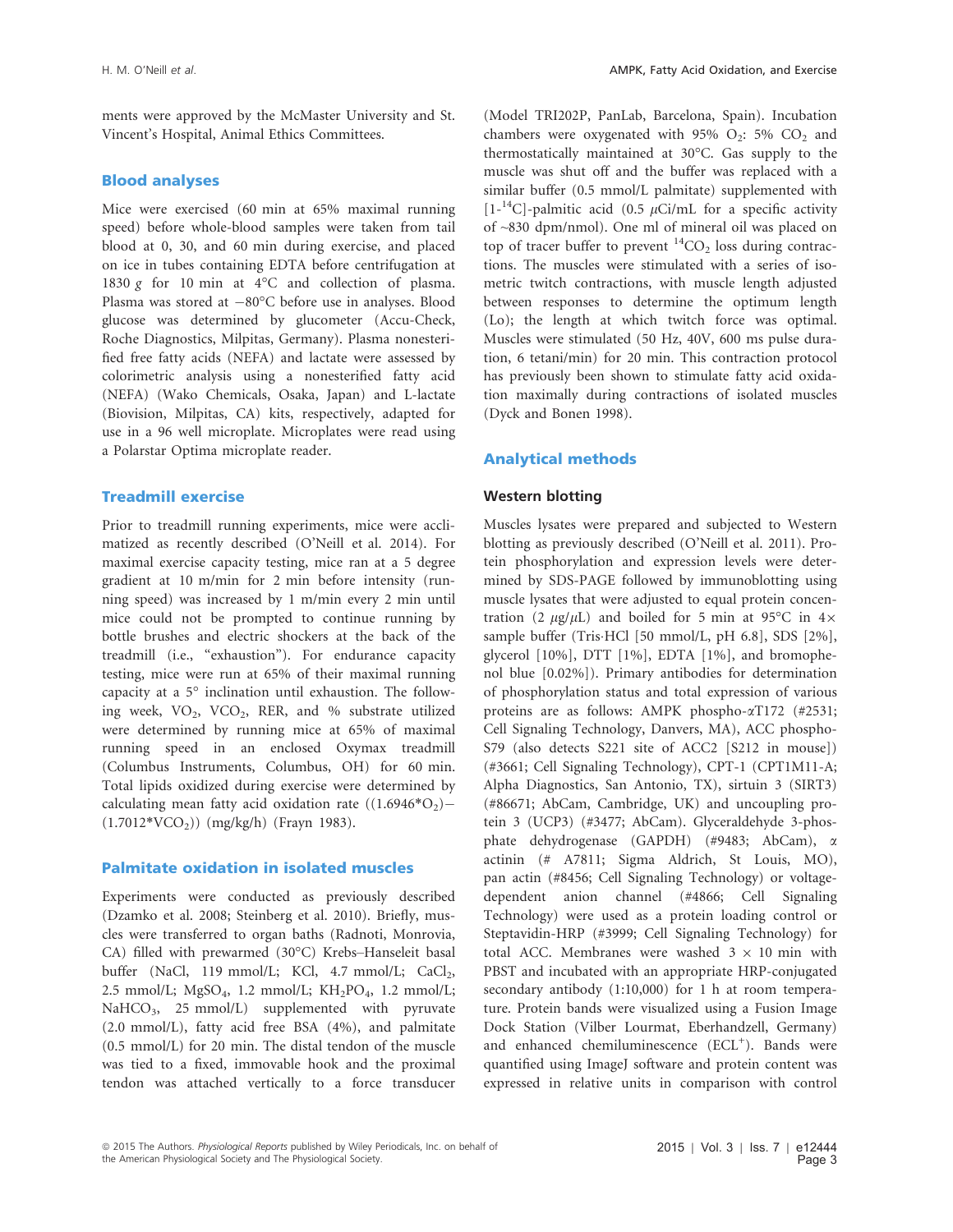samples loaded on each gel or in the case of phosphorylated proteins as a ratio of the phosphorylated to total protein (e.g., ACC-p S79/212/ACC). Membranes used for detection of phosphorylated AMPK or ACC were stripped with a buffer containing 2-mercaptoethanol (100 mmol/ L), SDS (2%), and Tris.HCl (62.5 mmol/L), pH 7.8. Membranes were reprobed with the corresponding total antibody or GAPDH.

#### ACC2 activity and Malonyl-CoA

ACC1 and ACC2 activity in gastrocnemius was measured by  $^{14}CO_2$  fixation into acid-stable products as recently described (Fullerton et al. 2013). Briefly, four 10  $\mu$ L replicates from each immunoprecipitated sample were incubated for 30 min at room temperature with 90  $\mu$ L reaction buffer containing acetyl-CoA (125  $\mu$ mol/L), [<sup>14</sup>C]-NaH-CO<sub>3</sub> (134  $\mu$ Ci/mL; equivalent to 2.5 mmol/L of NaHCO<sub>3</sub>) (Cat# NEC086H001MC; Perkin Elmer, Waltham, MA), HEPES (556 mmol/L),  $MgCl<sub>2</sub>$  (111 mmol/L),  $MnCl<sub>2</sub>$ (11 mmol/L), DTT (22 mmol/L), ATP (4 mmol/L), BSA (0.0075%), and  $+/-$  citrate (5 mmol/L). The reaction was stopped by the addition of 10  $\mu$ L of concentrated HCl and dried at 80°C. A second evaporation step was performed to reduce intersample variability by the addition of 50  $\mu$ L of 5 mol/L HCl and evaporated at 80°C. 200  $\mu$ L of H<sub>2</sub>O was added to the dried sample and  $[$ <sup>14</sup>C] radioactivity measured by liquid scintillation counting. Malonyl-CoA was measured in extracts from gastrocnemius muscle of fed mice using Ultra Performance Liquid Chromatography (UPLC) as recently described (Fullerton et al. 2013).

#### Muscle glycogen and triglycerides

Glycogen content was determined in gastrocnemius muscle as glycosyl units after acid hydrolysis as previously described (Passonneau et al. 1967). Briefly, 10 mg w/w muscle was hydrolyzed in HCl (1 mol/L) at 98°C for 2 h and analyzed using an automatic analyzer (Hitachi automatic analyzer 912; Boehringer Mannheim, Ingelheim, Germany).

#### **Statistics**

Unless otherwise noted, data were expressed as means  $\pm$  standard error of the mean (SEM). Results were analyzed using Student's t-test, paired t-test or analysis of variance (ANOVA) procedures where appropriate using GraphPad Prism software (La Jolla, CA). Significance was accepted at  $P < 0.05$ .

#### **Results**

We first electrically stimulated extensor digitorium longus (EDL) muscles from WT and ACC2-KI mice ex vivo and found that there was no difference in fatigue curves (Fig. 1A) or fatty acid oxidation (Fig. 1B) between genotypes. Unfortunately given the small size of the EDL muscle it was not possible to measure ACC activity or malonyl-CoA following contractions. These data indicate that a lack of ACC2 S212 phosphorylation does not promote muscle fatigue or reduce rates of fatty acid oxidation during electrically stimulated contractions.

Given the artificial and intense nature of the ex vivo muscle contraction protocol we next examined treadmill running performance in WT and ACC2-KI mice and, to test for potential compensation by ACC1, ACCD-KI mice. We found that maximal treadmill running speed was not different between genotypes (Fig. 2A). In subsequent experiments we collected respiratory gases during endurance treadmill running (60 min at same relative intensity [65% each individual mouse's maximal running speed]) and found that average RER and calculated fatty acid oxidation (total lipids oxidized) for all mice were similar to



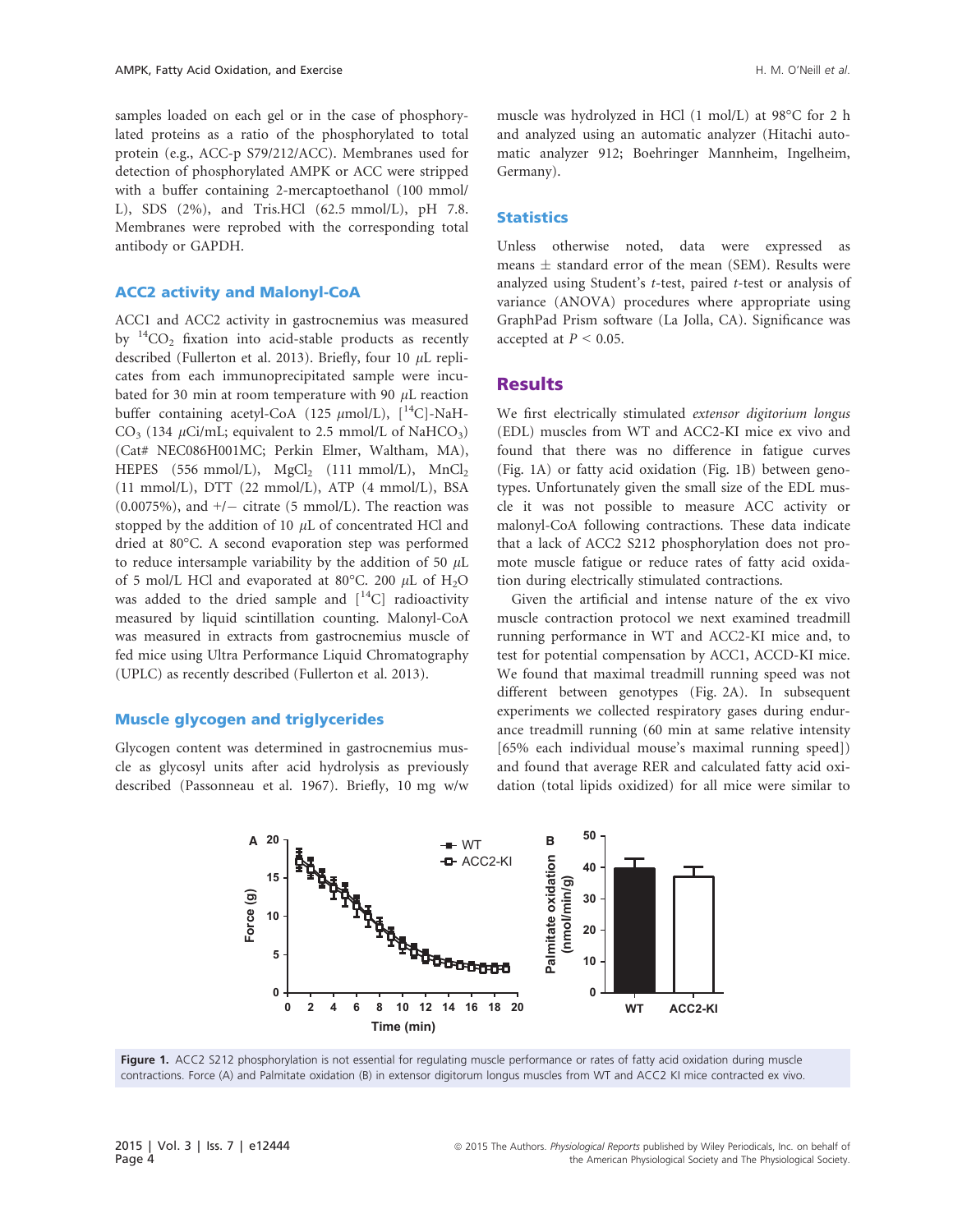

Figure 2. ACC2 S212 phosphorylation is not essential for maintaining exercise capacity and fatty acid oxidation during submaximal exercise. (A) Maximal running speed during a progressive treadmill running test in WT, ACC2-KI and ACCD-KI mice. (B) Average respiratory exchange ratio (RER), (C) calculated total lipid oxidized, (D) O<sub>2</sub> consumption and (E) CO<sub>2</sub> production in WT, ACC2-KI, and ACCD-KI during 60 min of submaximal treadmill running at the same relative intensity (65% each mouse's max running capacity). Data are means  $\pm$  SEM,  $n = 6 - 7$ .

WT (Fig. 2B and C). Oxygen consumption  $(VO<sub>2</sub>)$  and carbon dioxide  $(CO<sub>2</sub>)$  production were not different from WT (Fig. 2D and E). Circulating levels of glucose and lactate were not different between genotypes; however, NEFA levels were modestly reduced in ACC2 but not ACCD-KI mice (Table 1). These data suggest that mice were exercising at the same relative intensity and the maintenance of fatty acid oxidation in ACC2-KI mice was not due to increased adipose lipolysis/substrate availability compared to WT mice. Consistent with similar rates of fatty acid oxidation during the treadmill exercise muscle glycogen levels at the completion of exercise were also not different between genotypes (Table 1). Collectively, these data indicate that the phosphorylation of ACC1 Ser79 and ACC2 S212 is not required for maintaining endurance exercise capacity or whole-body rates of fatty acid oxidation during submaximal endurance exercise.

At the completion of the 60 min of treadmill exercise, as described above, muscles were collected from WT, ACC2-KI, and ACCD-KI mice. Treadmill exercise increased activating phosphorylation of AMPK T172 in WT mice and this was comparable in ACC2-KI mice, but slightly reduced in ACCD-KI mice (Fig. 3A). The reason for this reduction in AMPK activating phosphorylation in ACCD-KI mice during treadmill running is

not known. While exercise increased ACCS79/212 phosphorylation in WT mice this was not observed in ACC2-KI and ACCD-KI mice (Fig. 3B). We subsequently measured ACC1 and ACC2 activity in muscles of ACC2-KI mice. We found that ACC1 activity in skeletal muscle was below the limits of detection of our assay in both WT and ACC2-KI mice despite the assay easily detecting ACC1-specific activity in liver samples (data not shown and Fullerton et al. 2013). These findings are consistent with previous reports that ACC1 activity is extremely low in skeletal muscle (Abu-Elheiga et al. 1995). Given the undetectable levels of muscle ACC1 activity further analysis was only conducted in ACC2-KI mice. Consistent with our previous findings (O'Neill et al. 2014) ACC2 activity tended to be upregulated in resting muscles of ACC2-KI mice compared to WT controls (Fig. 3C). Importantly, we found that at the completion of exercise WT mice had reduced ACC2 activity but that this effect was blunted in ACC2-KI mice (Fig. 3C). These data indicate that ACC2 S212 phosphorylation is essential for inhibiting ACC2 activity during treadmill exercise. We subsequently examined muscle malonyl-CoA in WT and ACC2-KI mice and found that consistent with changes in ACC2 activity, malonyl-CoA levels were reduced in WT but not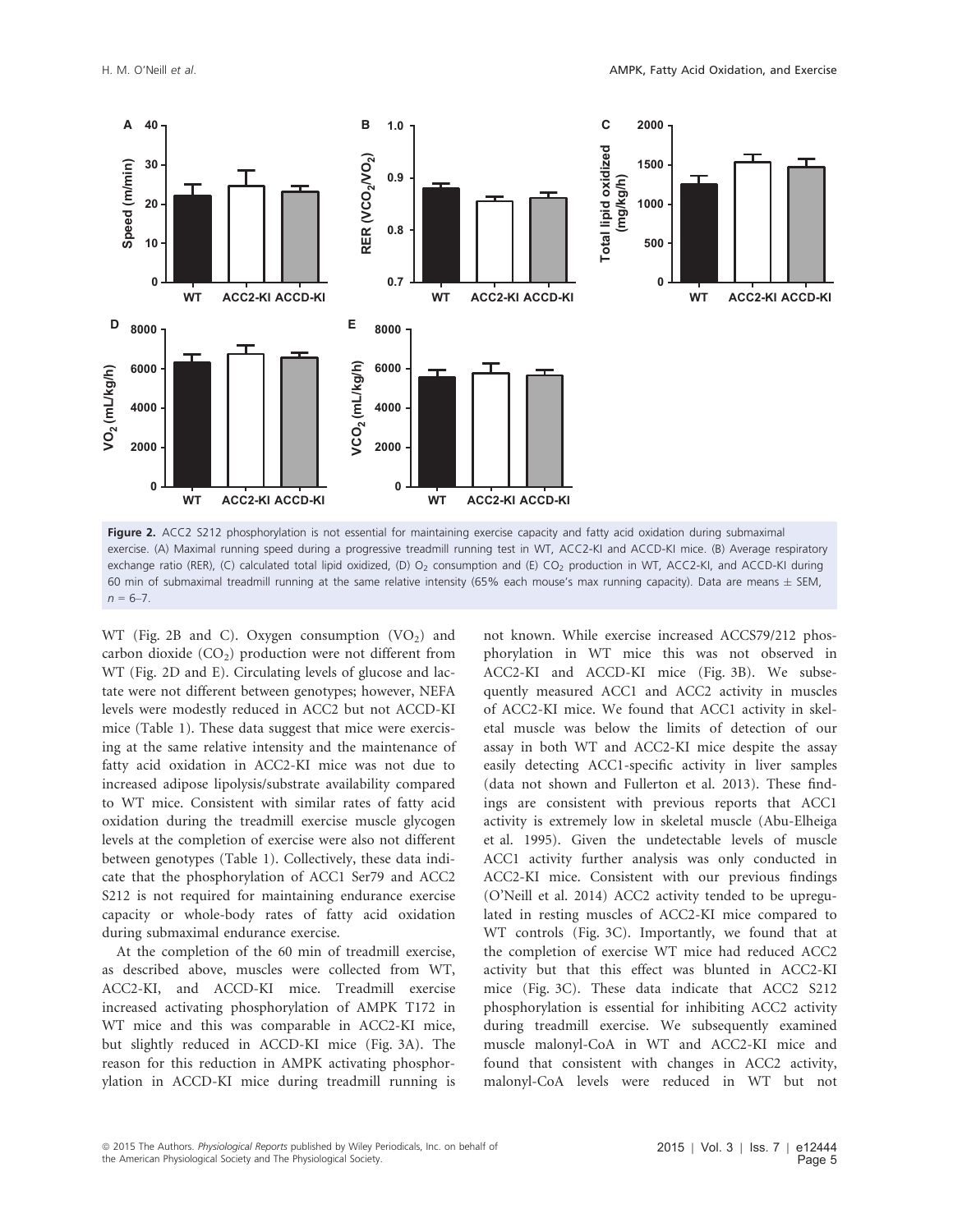| Table 1. Time course of serum metabolites during exercise.                                                                                                                                                                                                                                                                                                                       |                 |                  |                  |                               | Time (min)                    |                               |                               |                               |                               |
|----------------------------------------------------------------------------------------------------------------------------------------------------------------------------------------------------------------------------------------------------------------------------------------------------------------------------------------------------------------------------------|-----------------|------------------|------------------|-------------------------------|-------------------------------|-------------------------------|-------------------------------|-------------------------------|-------------------------------|
|                                                                                                                                                                                                                                                                                                                                                                                  |                 |                  |                  |                               | 30                            |                               |                               | 60                            |                               |
| Metabolite                                                                                                                                                                                                                                                                                                                                                                       |                 | ACC2-K           | ACCD-KI          | ⋝                             | ACC2-KI                       | ACCD-KI                       |                               | ACC2-KI                       | ACCD-KI                       |
| Glucose (mM)                                                                                                                                                                                                                                                                                                                                                                     | $8.40 \pm 0.21$ | $7.59 \pm 0.22*$ | $8.22 \pm 0.36$  | $11.85 \pm 0.69$ <sup>#</sup> | $10.04 \pm 0.32$ <sup>#</sup> | $11.90 \pm 0.33$ <sup>#</sup> | $11.30 \pm 0.77$ <sup>#</sup> | $10.06 \pm 0.48$ <sup>#</sup> | $11.17 \pm 0.44$ <sup>#</sup> |
| NEFA (mEq/L)                                                                                                                                                                                                                                                                                                                                                                     | $0.97 \pm 0.08$ | $1.16 \pm 0.07$  | $1.13 \pm 0.07$  | $1.35 \pm 0.09$               | $1.20 \pm 0.08$               | $1.29 \pm 0.08$               | $1.55 \pm 0.07$               | $1.28 \pm 0.06*$              | $1.70 \pm 0.13$               |
| Lactate (mM)                                                                                                                                                                                                                                                                                                                                                                     | $5.54 \pm 0.32$ | $5.49 \pm 0.23$  | $6.67 \pm 0.37*$ | $5.33 \pm 0.31$               | $5.26 \pm 0.39$               | $5.27 \pm 0.34$ <sup>#</sup>  | $5.56 \pm 0.60$               | 5.19 $\pm$ 0.41               | $5.58 \pm 0.18$ #             |
| Glycogen ( $\mu$ mol/g w/w) 11.33 $\pm$ 0.37                                                                                                                                                                                                                                                                                                                                     |                 | $8.96 \pm 0.25*$ | $7.88 \pm 0.69*$ | $\frac{1}{2}$                 | $\frac{1}{2}$                 | $\frac{1}{2}$                 | $4.68 \pm 0.25$               | $4.80 \pm 0.20$               | $4.43 \pm 0.47$               |
| ND, Not determined.                                                                                                                                                                                                                                                                                                                                                              |                 |                  |                  |                               |                               |                               |                               |                               |                               |
| Male ACCC2-KI, ACCD-KI and WT mice were run on a treadmill at 65% maximal running speed and blood was collected at basal 0 min and 30 and 60 min for determination of serum glu-<br>cose, non-esterified fatty acids (NEFA) and lactate as described under methods. Glycogen levels were measured in muscle at rest (as previously reported (12)) and following 60 min treadmill |                 |                  |                  |                               |                               |                               |                               |                               |                               |
| running. Data expressed as means $\pm$ SEM. $n = 6-7$ mice.                                                                                                                                                                                                                                                                                                                      |                 |                  |                  |                               |                               |                               |                               |                               |                               |

ACC2-KI mice following the completion of exercise (Fig. 3D). These data indicate that while ACC2 S212 phosphorylation is critical for regulating ACC2 activity and malonyl-CoA content during exercise, this is not required for regulating rates of fatty acid oxidation or exercise capacity during treadmill running.

In an attempt to identify possible AMPK-ACC2-malonyl-CoA independent mechanisms regulating fatty acid oxidation during exercise we measured expression of proteins that have been implicated in the regulation of skeletal muscle fatty acid oxidation. Given many recent reports indicating a potentially important role for tre-2/USP6, BUB2, cdc16 domain family member 1 (TBC1D1) in inhibiting fatty acid oxidation (Chadt et al. 2008; Maher et al. 2014) and potential regulation through AMPK (O'Neill et al. 2011; Jeppesen et al. 2013; Fentz et al. 2015) we measured this protein and found no difference compared to WT littermates (Fig. 4A). We also measured the expression of mitochondrial proteins implicated in the regulation of fatty acid oxidation (McGarry and Brown 1997; MacLellan et al. 2005; Hirschey et al. 2010) including CPT-1 (Fig. 4B), UCP3 (Fig. 4C), and SIRT3 (Fig. 4D) and found that the expression of these proteins were not altered in muscle of ACC2-KI mice compared to WT controls. These data suggest that the maintenance of mitochondrial fatty acid oxidation in ACC2-KI mice during exercise, despite elevated ACC2 activity and malonyl-CoA, is not due to changes in the expression of TBC1D1, CPT1, UCP3, or SIRT3.

### **Discussion**

#P

 $P < 0.05$  compared to basal (time  $= 0$  min), same genotype.

\*P < 0.05 compared to WT, same condition.

0.05 compared

 $*P$  <

to WT,

same condition.

The AMPK-ACC2-malonyl-CoA signaling pathway has been implicated as the principal mechanism regulating fatty acid oxidation during exercise. This assumption has been based on studies using pharmacological agents such as AICAR and association studies during exercise showing activation of AMPK is associated with increases in ACC Ser79/212 phosphorylation and reductions in ACC activity and malonyl-CoA levels. Despite these strong associations previous studies in muscle AMPK deficient mouse models mice display normal (Dzamko et al. 2008; Steinberg et al. 2010; Jeppesen et al. 2013) or increased (O'Neill et al. 2011) rates of fatty acid oxidation during exercise/muscle contractions. However, a recent report in AMPK alpha muscle-specific null mice has found lower rates of fatty acid oxidation during exercise and muscle contractions, but these findings are complicated by the reduced mitochondrial function and lower rates of basal fatty acid oxidation in this mouse model (Fentz et al. 2015). In addition, in this study surprisingly there was also a substantial increase in ACC phosphorylation during contraction making it difficult to make conclusions about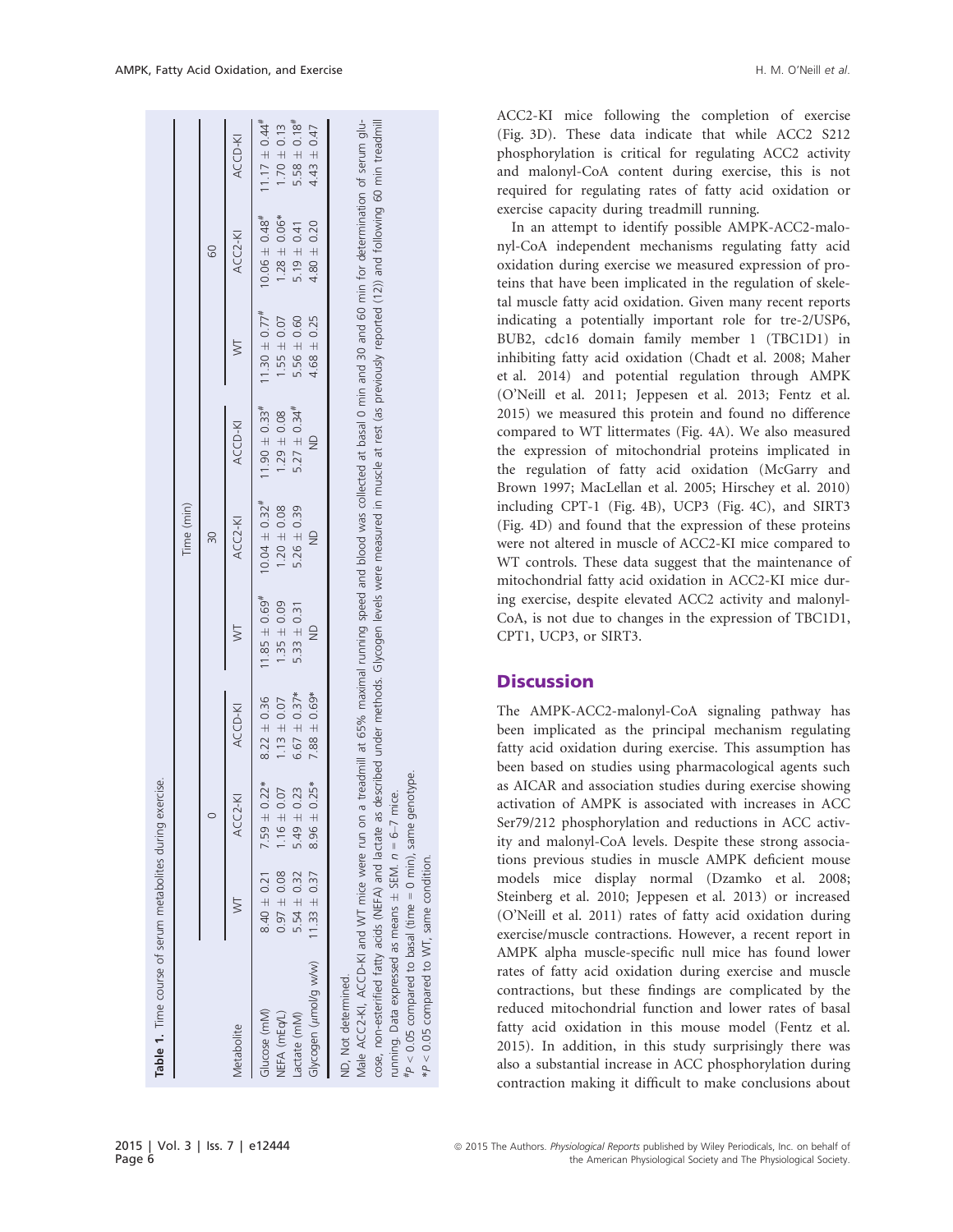

Figure 3. ACC2 S212 phosphorylation inhibits ACC2 activity and malonyl-CoA production during exercise. Mixed gastrocnemius muscle (A) AMPK T172 and (B) ACC2 S212 phosphorylation in ACC2-KI, ACCD-KI and WT mice at rest and following 60 min of submaximal treadmill running (65% maximal running capacity) relative to WT mice. (C) Mixed gastrocnemius muscle (C) ACC2 activity (+/- 5 mmol/L citrate) and (D) malonyl-CoA in WT and ACC2 KI mice at rest and following 60 min of submaximal treadmill running (65% maximal running capacity). Data are means  $\pm$  SEM,  $n = 6$ –11.  $^{*}/P$  < 0.05 relative resting conditions, same genotype.  $^{*}/P$  < 0.05 compared to wild-type (WT) mice.

the importance of this pathway in controlling fatty acid oxidation during exercise/muscle contractions (Fentz et al. 2015). Therefore, the goal of this study was to examine the importance of the ACC-malonyl-CoA signalling axis in regulating fatty acid oxidation during exercise. We find that while ACC2 phosphorylation is essential for controlling muscle ACC2 activity and malonyl-CoA content, surprisingly this is not vital for regulating rates of fatty acid oxidation during exercise/muscle contractions.

In contrast to resting muscle where the AMPK-ACCmalonyl-CoA signaling pathway is vital for controlling rates of fatty acid oxidation (Fullerton et al. 2013; O'Neill et al. 2014) we find that ACC2-KI mice had normal rates of fatty acid oxidation when measured ex vivo during muscle contractions or in vivo during treadmill exercise. Importantly, despite high levels of malonyl-CoA, fatty acid flux into the mitochondria is not altered, indicating alternative pathways controlling fatty acid entry into the mitochondria may exist. Therefore, we assessed the expression of proteins implicated in the regulation of fatty acid oxidation in muscle (TBC1D1, CPT1 $\beta$ , UCP3, and SIRT3) and found their expression was not altered in ACC2-KI mice. Further genomic and proteomic analysis will need to be completed to examine whether there are alterations in other proteins capable of regulating fatty acid oxidation in muscle.

A second possibility for the maintenance of fatty acid oxidation in ACC2-KI mice may be that CPT-1 $\beta$  becomes insensitive to malonyl-CoA during exercise as previously suggested (Bezaire et al. 2004; Kerner et al. 2004; Holloway et al. 2006). Indeed our findings are consistent with a report by Smith et al. (Smith et al. 2012) who have established that the IC50 for malonyl-CoA inhibition of CPT-1 $\beta$  is much higher than would be predicted to allow for fatty acid oxidation during contractions. The reasons why muscle contractions but not AMPK activators (such as AICAR) may stimulate fatty acid oxidation independent of the ACC2-malonyl-CoA pathway is currently unclear. One hypothesis involves the idea that muscle contractions may activate a distinct set of kinases, which induce posttranslational modifications on CPT-1 $\beta$  that are important for desensitizing the enzyme to malonyl-CoA. For example Ca2+/calmodulin-dependent protein kinase and protein kinase A may be activated with exercise and could phosphorylate CPT-I to alter malonly-CoA sensitivity and/or CPT-I activity (Kerner et al. 2004; Shar-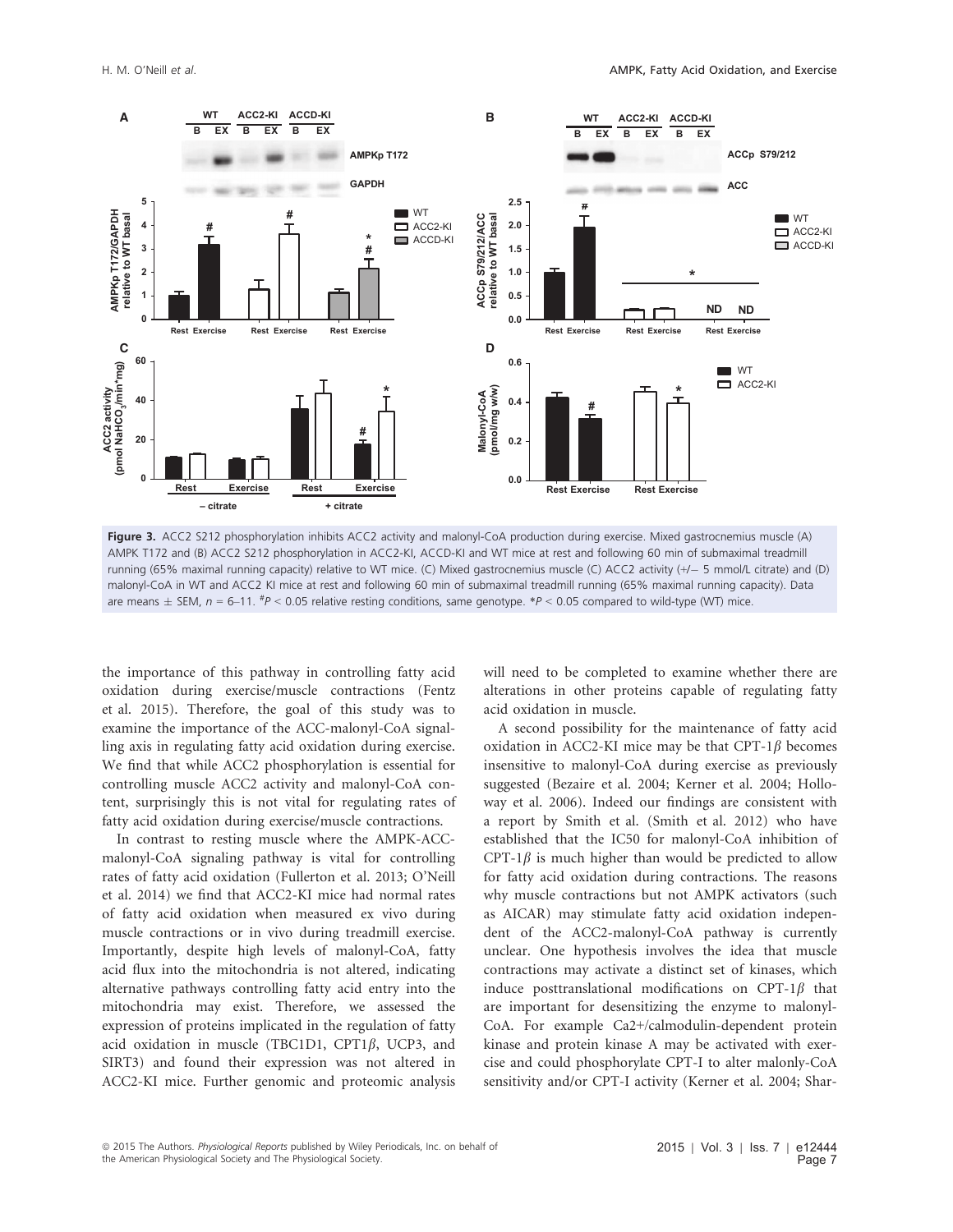

Figure 4. Expression of proteins involved in fatty acid oxidation in muscle. (A) TBC1D1 protein expression in quadriceps muscle of WT and ACC2 KI mice ( $N = 8-10$ ). (B) CPT-1 expression in gastrocnemius muscle ( $N = 5-7$ ). (C) UCP3 and (D) SIRT3 protein expression in quadriceps muscle ( $N = 8-10$ ). Data are means  $\pm$  SEM.

ma et al. 2010; Lundby et al. 2013; O'Neill et al. 2013). Future studies investigating this possibility may be important for understanding the mechanisms regulating fatty acid oxidation during exercise.

In addition to regulation by phosphorylation, lysine acetylation is an alternative mechanism that has recently been found to be important for regulating metabolism. Like phosphorylation, lysine acetylation can regulate enzyme activity of a range of proteins which are important for controlling fatty acid oxidation (reviewed in (Giralt and Villarroya 2012; Houtkooper et al. 2012). Indeed a recent study has found that genetic deletion of ACC results in alterations in acetylation profiles in the liver (Chow et al. 2014). Future studies investigating acetylation profiles in muscle of WT and ACC2-KI mice with and without exercise may reveal important new targets for controlling fatty acid oxidation.

One limitation of our study is that red and white muscle fiber types have differences in ACC activity, sensitivity to malonyl-CoA and oxidative capacity (Winder and Hardie 1996; Winder et al. 1997). We assessed

palmitate oxidation in the glycolytic EDL muscle but due to the limited size of this muscle  $(\sim 10 \text{ mg})$  it was necessary to examine AMPK phosphorylation, ACC activity and malonyl-CoA content in mixed gastrocnemius muscle, which is more oxidative. While the mixed gastrocnemius muscle is more oxidative than EDL muscle it should be noted that it is reflective of the majority of the muscle mass in the mouse and as we also observed normal rates of fatty acid oxidation during whole body treadmill exercise our findings between these two muscle types appear to be consistent with the maintenance of fatty acid oxidation in the absence of ACC phosphorylation. A second limitation of our study was that it is possible that ACC KI mice have developed compensatory adaptations and phenotypes leading to masking or distortion of the acute role of this protein in regulating fatty acid oxidation (Barbaric et al. 2007). While in contrast to most genetic null models which remove the entire protein the mutations in our study were much more subtle and involved mutation of a single amino acid in either ACC1 and ACC2 proteins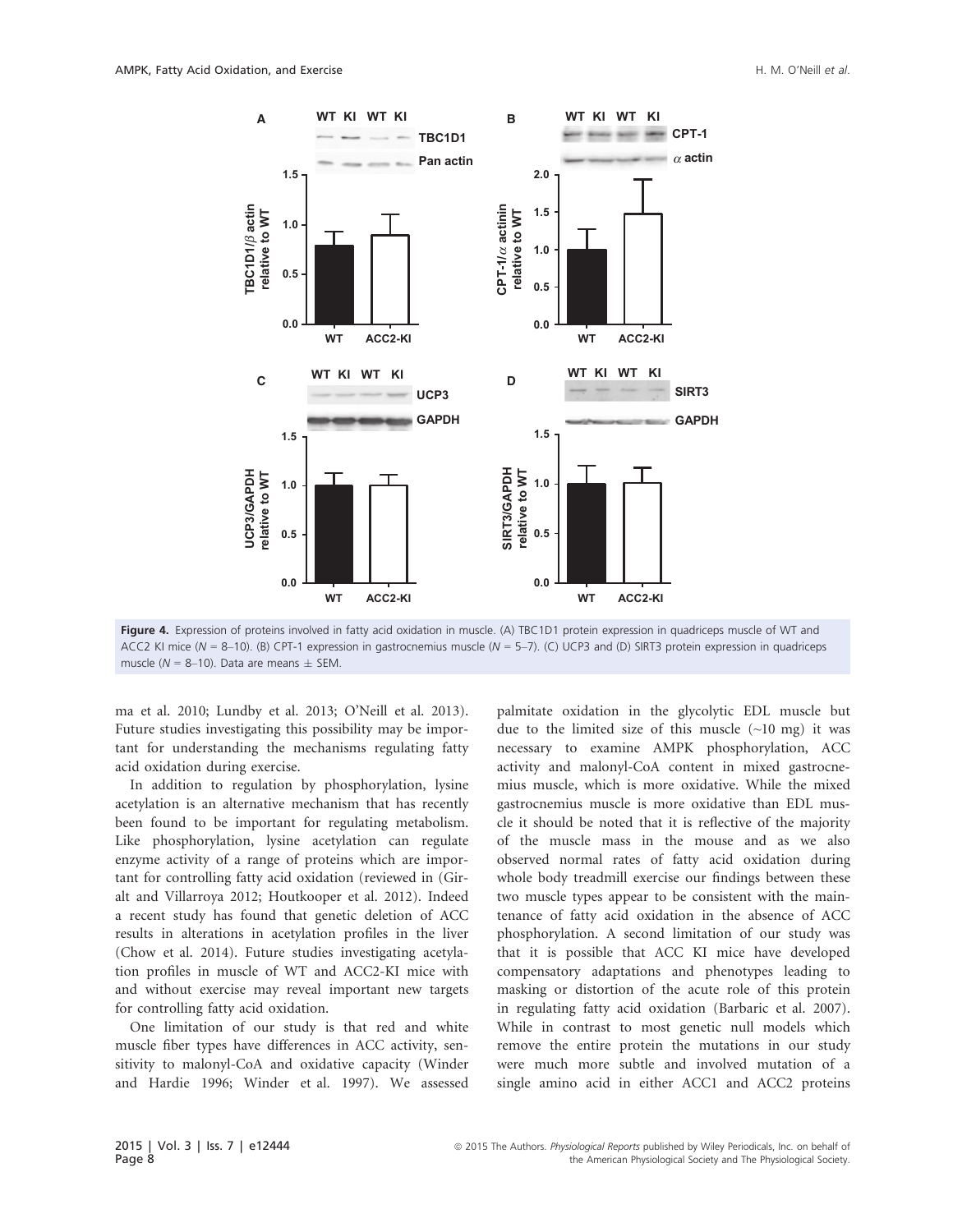(Fullerton et al. 2013). However, we cannot rule out the possibility that compensatory upregulation of alternative pathways may have occurred masking the importance of this pathway in controlling fatty acid oxidation during exercise. Further proteomic studies may provide greater insight into the role of these compensatory pathways in regulating fatty acid oxidation.

In conclusion our studies indicate that during exercise/ muscle contractions ACC2 phosphorylation is not vital for controlling rates of fatty acid oxidation. These studies highlight the important role of physiological redundancy in regulating metabolic flux during exercise and indicate that alternative pathways may be important. Future studies involving phosphoproteomic and acetylation profiling to identify ACC2-malonyl-CoA independent pathways will be necessary for understanding how fatty acid oxidation is regulated during exercise.

# Conflict of Interest

Authors do not have any conflict of interest to declare.

#### **References**

- Abu-Elheiga, L., A. Jayakumar, A. Baldini, S. S. Chirala, and S. J. Wakil. 1995. Human acetyl-CoA carboxylase: characterization, molecular cloning, and evidence for two isoforms. Proc. Natl Acad. Sci. USA 92:4011–4015.
- Abu-Elheiga, L., M. M. Matzuk, K. A. Abo-Hashema, and S. J. Wakil. 2001. Continuous fatty acid oxidation and reduced fat storage in mice lacking acetyl-CoA carboxylase 2. Science 291:2613–2616.
- Barbaric, I., G. Miller, and T. N. Dear. 2007. Appearances can be deceiving: phenotypes of knockout mice. Brief. Func. Genomic. Proteomic. 6:91–103.
- Bezaire, V., G. J. Heigenhauser, and L. L. Spriet. 2004. Regulation of CPT I activity in intermyofibrillar and subsarcolemmal mitochondria from human and rat skeletal muscle. Am. J. Physiol. Endocrinol. Metab. 286:E85–E91.
- Chadt, A., K. Leicht, A. Deshmukh, L. Q. Jiang, S. Scherneck, U. Bernhardt, et al. 2008. Tbc1d1 mutation in lean mouse strain confers leanness and protects from diet-induced obesity. Nat. Genet. 40:1354–1359.
- Chow, J. D., R. T. Lawrence, M. E. Healy, J. E. Dominy, J. A. Liao, D. S. Breen, et al. 2014. Genetic inhibition of hepatic acetyl-CoA carboxylase activity increases liver fat and alters global protein acetylation. Mol. Metab. 3:419–431.
- Durante, P. E., K. J. Mustard, S. H. Park, W. W. Winder, and D. G. Hardie. 2002. Effects of endurance training on activity and expression of AMP-activated protein kinase isoforms in rat muscles. Am. J. Physiol. Endocrinol. Metab. 283:E178–E186.
- Dyck, D. J., and A. Bonen. 1998. Muscle contraction increases palmitate esterification and oxidation and triacylglycerol oxidation. Am. J. Physiol. 275(5 Pt 1):E888–E896.
- Dzamko, N., J. D. Schertzer, J. G. Ryall, R. Steel, S. L. Macaulay, S. Wee, et al. 2008. AMPK-independent pathways regulate skeletal muscle fatty acid oxidation. J. Physiol. 586 (Pt 23):5819–5831.
- Fentz, J., R. Kjobsted, J. B. Birk, A. B. Jordy, J. Jeppesen, K. Thorsen, et al. 2015. AMPKalpha is critical for enhancing skeletal muscle fatty acid utilization during in vivo exercise in mice. FASEB J. 29:1725–1738.
- Frayn, K. N. 1983. Calculation of substrate oxidation rates in vivo from gaseous exchange. J. Appl. Physiol. Respir. Environ. Exerc. Physiol. 55:628–634.
- Fullerton, M. D., S. Galic, K. Marcinko, S. Sikkema, T. Pulinilkunnil, Z. P. Chen, et al. 2013. Single phosphorylation sites in Acc1 and Acc2 regulate lipid homeostasis and the insulin-sensitizing effects of metformin. Nat. Med. 19:1649–1654.
- Giralt, A., and F. Villarroya. 2012. SIRT3, a pivotal actor in mitochondrial functions: metabolism, cell death and aging. Biochem. J. 444:1–10.
- Hirschey, M. D., T. Shimazu, E. Goetzman, E. Jing, B. Schwer, D. B. Lombard, et al. 2010. SIRT3 regulates mitochondrial fatty-acid oxidation by reversible enzyme deacetylation. Nature 464:121–125.
- Hoehn, K. L., N. Turner, M. M. Swarbrick, D. Wilks, E. Preston, Y. Phua, et al. 2010. Acute or chronic upregulation of mitochondrial fatty acid oxidation has no net effect on whole-body energy expenditure or adiposity. Cell Metab. 11:70–76.
- Holloway, G. P., V. Bezaire, G. J. Heigenhauser, N. N. Tandon, J. F. Glatz, J. J. Luiken, et al. 2006. Mitochondrial long chain fatty acid oxidation, fatty acid translocase/CD36 content and carnitine palmitoyltransferase I activity in human skeletal muscle during aerobic exercise. J. Physiol. 571(Pt 1):201–210.
- Houtkooper, R. H., E. Pirinen, and J. Auwerx. 2012. Sirtuins as regulators of metabolism and healthspan. Nat. Rev. Mol. Cell Biol. 13:225–238.
- Jeppesen, J., S. J. Maarbjerg, A. B. Jordy, A. M. Fritzen, C. Pehmoller, L. Sylow, et al. 2013. LKB1 regulates lipid oxidation during exercise independently of AMPK. Diabetes 62:1490–1499.
- Jeukendrup, A. E. 2002. Regulation of fat metabolism in skeletal muscle. Ann. N. Y. Acad. Sci. 967:217–235.
- Kerner, J., A. M. Distler, P. Minkler, W. Parland, S. M. Peterman, and C. L. Hoppel. 2004. Phosphorylation of rat liver mitochondrial carnitine palmitoyltransferase-I: effect on the kinetic properties of the enzyme. J. Biol. Chem. 279:41104–41113.
- Koistinen, H. A., D. Galuska, A. V. Chibalin, J. Yang, J. R. Zierath, G. D. Holman, et al. 2003. 5-amino-imidazole carboxamide riboside increases glucose transport and cell-surface GLUT4 content in skeletal muscle from subjects with type 2 diabetes. Diabetes 52: 1066–1072.

<sup>ª</sup> 2015 The Authors. Physiological Reports published by Wiley Periodicals, Inc. on behalf of the American Physiological Society and The Physiological Society.